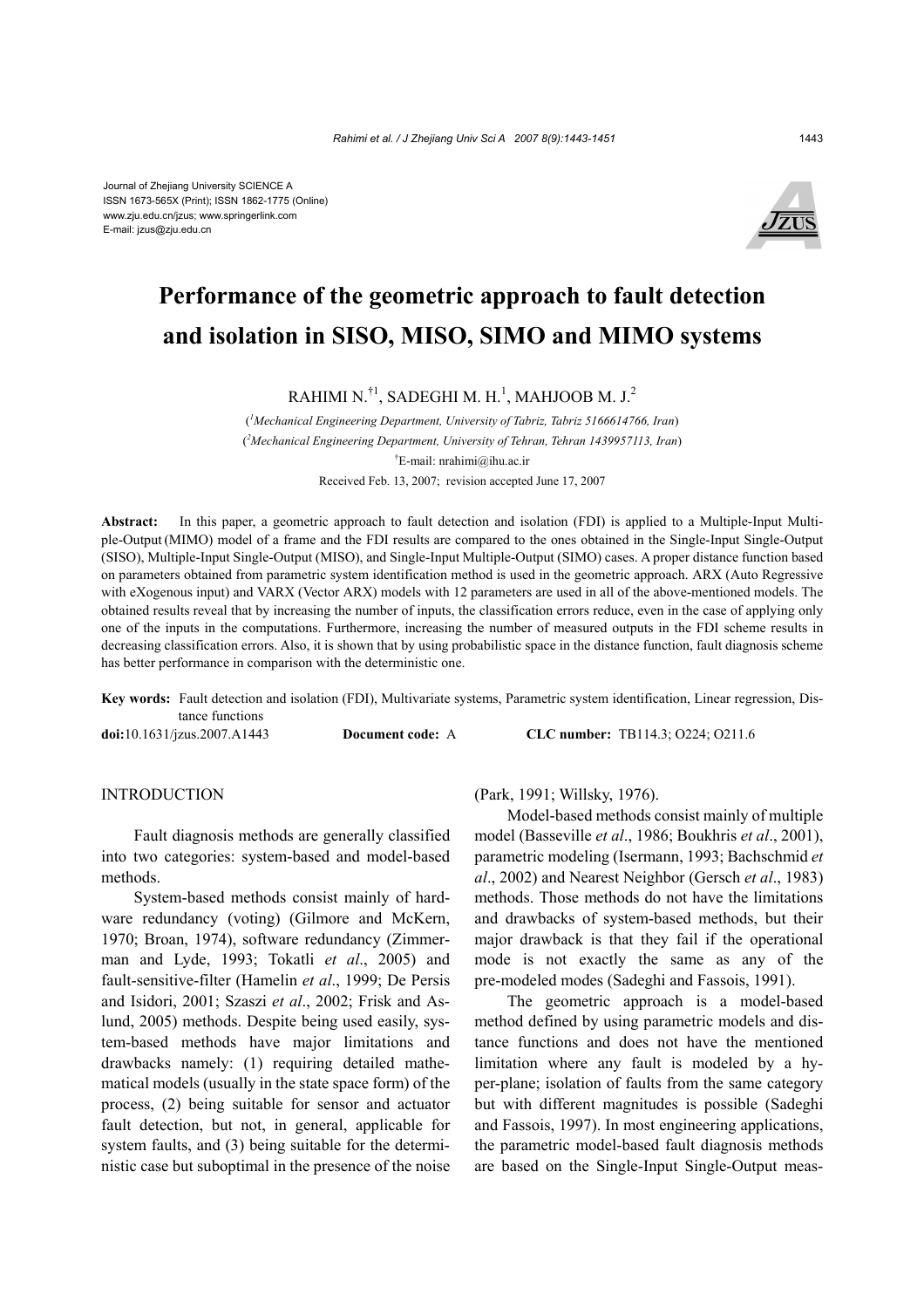urements (SISO or univariate models), and acceptable results are obtained (Sohn *et al*., 2003). However, there are cases where SISO model may not be appropriate for fault detection and isolation (FDI), and more accurate results are sought, wherein multivariate models may be the only alternative.

This approach has so far been used for fault isolation in univariate systems (Sakellariou and Fassois, 2000). In this study, the geometric approach to FDI has been extended to the multivariate systems and the results are compared with the ones obtained from the univariate cases. The system is a finite element model of a frame, with single or double force-acceleration (input-output) measurements. All of the models are considered linear and time-invariant systems with a single-fault at a time.

The modeling and FDI are explained in future sections. Then results and discussion are summarized, and the conclusion is given in the final section.

## MODELING

In the geometric approach to FDI, an appropriate parametric model is selected for the system, and by using parametric system identification techniques, model parameters are obtained in any states. Then, any of no-fault and faulty mode model's parameters are represented as feature vectors, each being as a point in appropriate hyper-space. The feature vectors (or the points in the appropriate hyper-space) corresponding to the same modes are then approximated as hyper-planes, each of which representing a specific mode. The procedure applied to the considered frame is as follows.

#### **Forming feature vector**

The finite element model of the frame is shown in Fig.1. As shown in the figure, the frame has 10 elements and 4 supports.  $F_1$  and  $F_2$  are the input forces, while  $a_1$  and  $a_2$  are output accelerations (responses) of the system.

By running the finite element model for 100 s, 1000 sets of input-output data were recorded; 660 sets (corresponding to the seconds 2 to 67) were used for parametric modeling, and 330 sets (corresponding to the seconds 68 to 100) were used for validating step. Consequently, by applying 330 sets of unused data in



**Fig.1 Schematic diagram of the frame**

parameters estimation, validation was performed. This frame was modeled by the ARX (Auto Regressive with eXogenous input) and VARX (Vector ARX) models in the form of SISO, MISO (Multiple-Input Single-Output), SIMO (Single-Input Multiple-Output) and MIMO (Multiple-Input Multiple-Output) systems, respectively, as follows (Soderstrom and Stoica, 1989). The orders of the VARX and ARX models were selected within different orders by comparison of the models frequency and time-domain responses.

$$
\sum_{n_{a=0}}^{4} a_{na} y(t - na) = \sum_{nb=0}^{3} b_{nb} u(t - nb) + w(t), \quad a_0 = 1, (1)
$$
  

$$
\sum_{n_{a=0}}^{8} a_{na} y(t - na) = \left[ b_1 + b_2 q^{-1} \quad b_3 + b_4 q^{-1} \right] \left[ u_1(t) \quad u_2(t) \right] + w(t);
$$
  

$$
a_0 = 1, (2)
$$
  

$$
\left[ 1 + a_1 q^{-1} + a_2 q^{-2} + a_3 q^{-3} \quad 0 \quad 1 + a_6 q^{-1} + a_7 q^{-2} + a_8 q^{-3} \right] \left[ y_1(t) \quad 1 + b_2 q^{-1} \right] + w_2(t)
$$
  

$$
= \left[ b_1 + b_2 q^{-1} \quad u(t) + \left[ w_1(t) \quad w_2(t) \right], (3)
$$
  

$$
\left[ 1 + a_1 q^{-1} + a_2 q^{-2} + a_3 q^{-3} \quad 0 \quad 1 + a_6 q^{-1} + a_7 q^{-2} + a_8 q^{-3} \right] \left[ y_1(t) \quad 1 + a_7 q^{-1} + a_5 q^{-2} \quad 1 + a_6 q^{-1} + a_7 q^{-2} + a_8 q^{-3} \right] \left[ y_2(t) \right] = \left[ b_1 \quad b_2 \quad u_1(t) \right] + \left[ w_1(t) \quad 1 + w_2(t) \right], (4)
$$

where *y*, *u* and *w* are output, input and noise signals, respectively. Also, *a* and *b* are coefficients and  $q^{-1}$  is the backshift as follows:

$$
q^{-1}y(t) = y(t-1).
$$

The first canonical form of the parametric models is used in VARX models. The general form of VARX model is:

$$
A(q^{-1})Y(t) = B(q^{-1})U(t-k) + W(t),
$$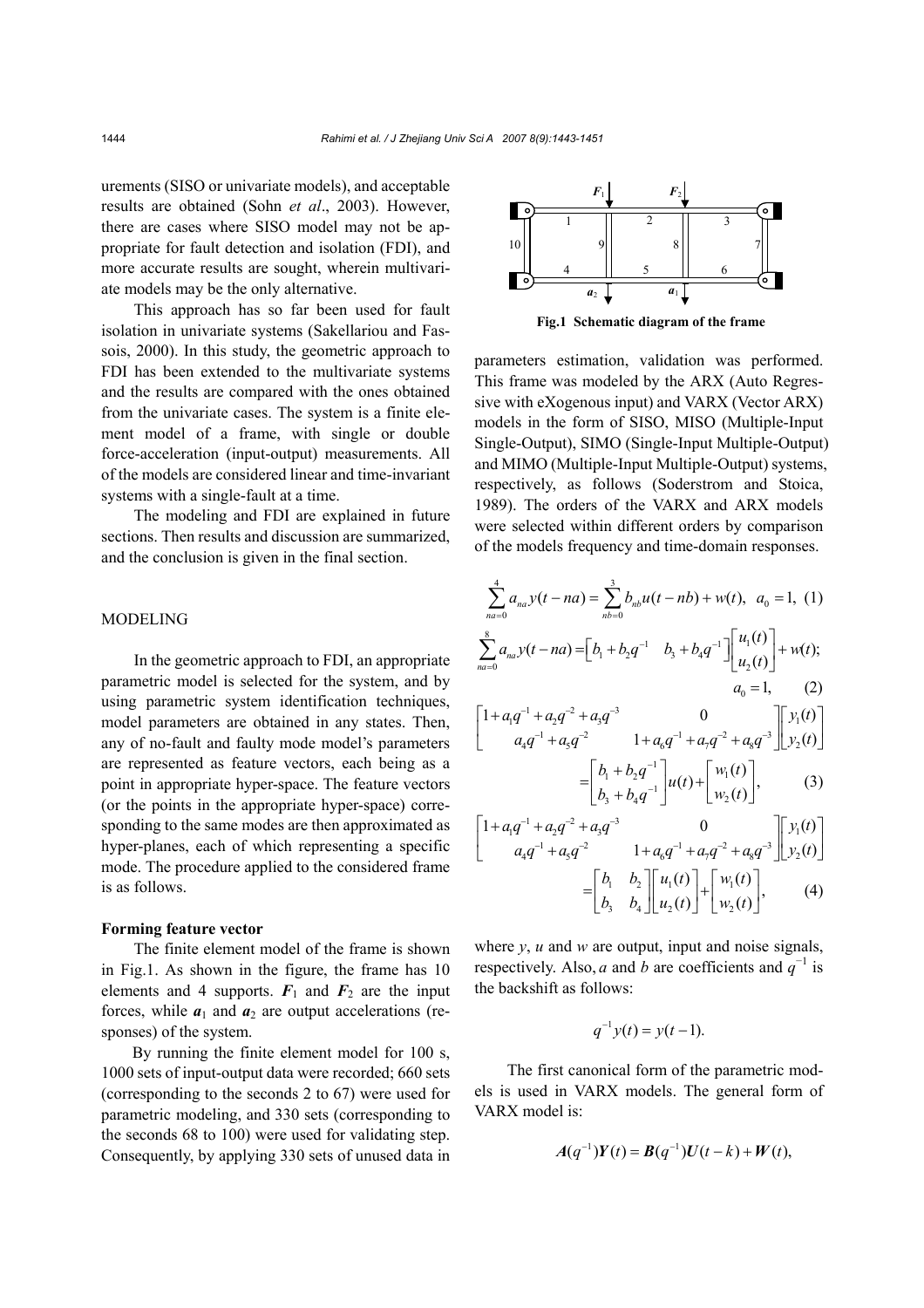where  $A(q^{-1})$  and  $B(q^{-1})$  are matrix polynomials where  $A(q^{-1})$  in double-output models is as follows:

$$
A(q^{-1}) = \begin{bmatrix} A_1(q^{-1}) & A_2(q^{-1}) \\ A_3(q^{-1}) & A_4(q^{-1}) \end{bmatrix}.
$$

The first canonical form is defined such that the matrix polynomial  $A(q^{-1})$  obeys the following conditions (Kashyap and Rao, 1976):

(1)  $A(q^{-1})$  is lower triangular (i.e.,  $A_2(q^{-1})$ =0 in our model);

(2)  $A(0)=I$ ; thus in our model:

$$
A_1(q^{-1}) = 1 + a_{11}q^{-1} + a_{12}q^{-2} + \dots + a_{1l}q^{-l},
$$
  
\n
$$
A_3(q^{-1}) = a_{31}q^{-1} + a_{32}q^{-2} + \dots + a_{3g}q^{-g},
$$
  
\n
$$
A_4(q^{-1}) = 1 + a_{41}q^{-1} + a_{42}q^{-2} + \dots + a_{4r}q^{-r}.
$$

(3) degree of  $A_3(q^{-1})$ ≤degree of  $A_4(q^{-1})$  (i.e., *g*≤*r*);

(4)  $\mathbf{B}(q^{-1})$  is arbitrary.

All the above-mentioned models are written in the following linear regression form:

$$
Y(t) = \boldsymbol{\Phi}^{T}(t)\boldsymbol{\theta} + \boldsymbol{W}(t), \qquad (5)
$$

where  $Y(t)$  and  $W(t)$  are the output and noise signals, respectively; in single-output and two-output models, they are:

$$
W(t) = w(t), \quad Y(t) = y(t);
$$
  

$$
W(t) = \begin{bmatrix} w_1(t) \\ w_2(t) \end{bmatrix}, \quad Y(t) = \begin{bmatrix} y_1(t) \\ y_2(t) \end{bmatrix}.
$$

The inputs and outputs of the models are chosen to be:

MIMO: 
$$
\begin{cases} u_1 = |F_1|, u_2 = |F_2|; \\ v_1 = |a_1|, v_2 = |a_2|, \end{cases}
$$
 MISO:  $\begin{cases} u_1 = |F_1|, u_2 = |F_2|; \\ y = |a_1|, \end{cases}$   
\nSIMO:  $\begin{cases} u = |F_1|; \\ v_1 = |a_1|, v_2 = |a_2|, \end{cases}$  SISO:  $\begin{cases} u = |F_1|; \\ y = |a_1| \end{cases}$ 

*Φ*(*t*) which include any type of the above models are selected to be:

|                                        | $y(t-1)$   |                                          | $y_1(t-1)$                           | $\boldsymbol{0}$ |  |
|----------------------------------------|------------|------------------------------------------|--------------------------------------|------------------|--|
|                                        | $y(t-2)$   |                                          | $y_1(t-2)$                           | $\boldsymbol{0}$ |  |
| $\boldsymbol{\Phi}(t)_{\text{SISO}} =$ | $y(t-3)$   |                                          | $y_1(t-3)$                           | $\boldsymbol{0}$ |  |
|                                        | $y(t-4)$   |                                          | u(t)                                 | $\boldsymbol{0}$ |  |
|                                        | $y(t-5)$   | , $\boldsymbol{\Phi}(t)_{\text{SIMO}} =$ | $u(t-1)$                             | $\boldsymbol{0}$ |  |
|                                        | $y(t-6)$   |                                          | $\overline{0}$                       | $y_1(t-1)$       |  |
|                                        | $y(t-7)$   |                                          | $\boldsymbol{0}$                     | $y_1(t-2)$       |  |
|                                        | $y(t-8)$   |                                          | $\boldsymbol{0}$                     | $y_2(t-1)$       |  |
|                                        | u(t)       |                                          | $\boldsymbol{0}$                     | $y_2(t-2)$       |  |
|                                        | $u(t-1)$   |                                          | $\overline{0}$                       | $y_2(t-3)$       |  |
|                                        | $u(t-2)$   |                                          | $\mathbf{0}$                         | u(t)             |  |
|                                        | $u(t-3)$   |                                          | $\mathbf{0}$                         | $u(t-1)$         |  |
|                                        |            |                                          |                                      |                  |  |
|                                        | $y(t-1)$   |                                          | $y_1(t-1)$                           | $\boldsymbol{0}$ |  |
|                                        | $y(t-2)$   |                                          | $y_1(t-2)$                           | $\boldsymbol{0}$ |  |
|                                        | $y(t-3)$   |                                          | $y_1(t-3)$                           | $\overline{0}$   |  |
|                                        | $y(t-4)$   |                                          | $u_1(t)$                             | $\theta$         |  |
|                                        | $y(t-5)$   |                                          | $u_2(t)$                             | $\boldsymbol{0}$ |  |
|                                        | $y(t-6)$   |                                          | $\boldsymbol{0}$                     | $y_1(t-1)$       |  |
| $\boldsymbol{\Phi}(t)_{\text{MISO}} =$ | $y(t-7)$   | , $\boldsymbol{\Phi}(t)_{\text{MIMO}} =$ | $\boldsymbol{0}$                     | $y_1(t-2)$       |  |
|                                        | $y(t-8)$   |                                          | $\mathbf{0}$                         | $y_2(t-1)$       |  |
|                                        | $u_1(t)$   |                                          | $\boldsymbol{0}$                     | $y_2(t-2)$       |  |
|                                        | $u_1(t-1)$ |                                          | $\boldsymbol{0}$                     | $y_2(t-3)$       |  |
|                                        | $u_2(t)$   |                                          | $\boldsymbol{0}$<br>$\boldsymbol{0}$ | $u_1(t)$         |  |

The parametric feature vector in all of the above mentioned models is:

$$
\boldsymbol{\theta} = [\theta_1 \quad \theta_2 \quad \theta_3 \quad \theta_4 \quad \theta_5 \quad \theta_6 \quad \theta_7 \quad \theta_8 \quad \theta_9 \quad \theta_{10} \quad \theta_{11} \quad \theta_{12}]^T,
$$

which consists of 12 entities (eight of which are corresponding to the autoregressive estimated parameters, and the remaining four are associated with the exogenous ones). By casting the obtained data from the finite element model in the linear regression form, the following set of equations are obtained:

$$
\begin{cases}\nY(1) = \boldsymbol{\Phi}^{T}(1)\boldsymbol{\theta} + \boldsymbol{W}(1), \\
Y(2) = \boldsymbol{\Phi}^{T}(2)\boldsymbol{\theta} + \boldsymbol{W}(2), \\
\cdots, \\
Y(N) = \boldsymbol{\Phi}^{T}(N)\boldsymbol{\theta} + \boldsymbol{W}(N),\n\end{cases}
$$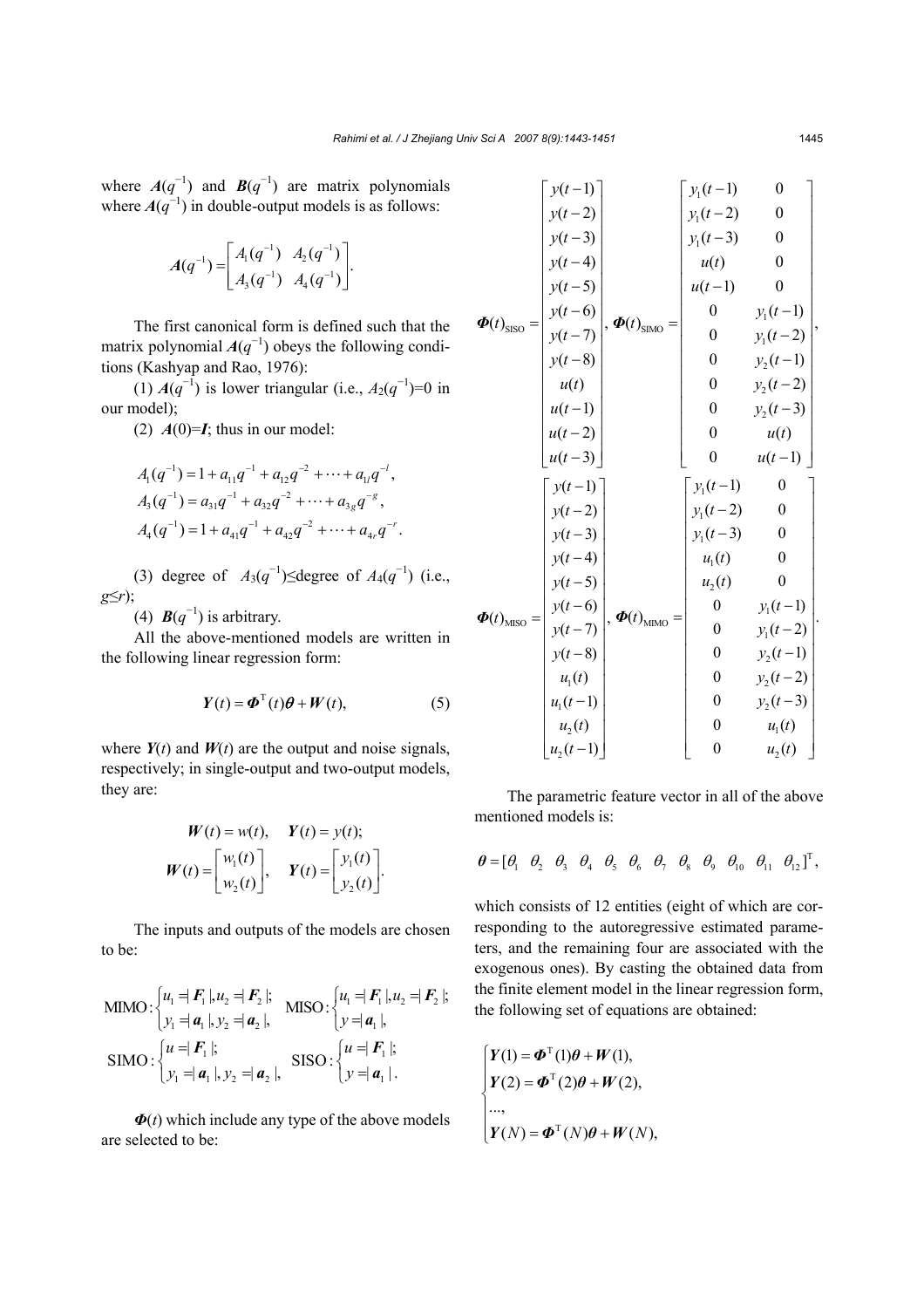$$
\Rightarrow \begin{bmatrix} Y(1) \\ Y(2) \\ \vdots \\ Y(N) \end{bmatrix} = \begin{bmatrix} \boldsymbol{\Phi}^{\mathrm{T}}(1) \\ \boldsymbol{\Phi}^{\mathrm{T}}(2) \\ \vdots \\ \boldsymbol{\Phi}^{\mathrm{T}}(N) \end{bmatrix} \begin{bmatrix} \theta_1 \\ \theta_2 \\ \vdots \\ \theta_{12} \end{bmatrix} + \begin{bmatrix} W(1) \\ W(2) \\ \vdots \\ W(N) \end{bmatrix}, \tag{6}
$$

where *N* is the number of measurements (or the number of input-output sets). The compact form of Eq.(6) may be written as:

$$
Y = \Phi \theta + W, \tag{7}
$$

where the prediction error vector is:

$$
W=Y-\Phi\theta,\tag{8}
$$

where *Y* and *Φ* for one-output models are an *N*×1 vector and an *N*×12 matrix, and for two-output models are a 2*N*×1 vector, and a 2*N*×12 matrix, respectively. If the number of measurements in the one-output models is 12,  $\Phi$  will be a square matrix, and if  $\Phi$  is non-singular, the parameter vector will have a unique answer which is obtained from solving the set of linear Eq.(6). Due to the disturbances and model errors, more data will be used (i.e., *N*>12). Also, since the first and second rows of *Φ* in the two-output models have 4 and 8 non-zero members, respectively, the number of measurements will be more than 8 times (i.e., *N*>8). Finally, the parameter vector  $\theta$  in any of SISO, MISO, SIMO, and MIMO models will be obtained by minimizing prediction errors and the least squares method in the following way (Soderstrom and Stoica, 1989):

$$
\boldsymbol{\theta} = [\boldsymbol{\Phi}^{\mathrm{T}} \boldsymbol{\Phi}]^{-1} \boldsymbol{\Phi}^{\mathrm{T}} \boldsymbol{Y}.
$$
 (9)

The input and output signals selection were performed by considering the model limitation and comparison of the fault diagnosis results in different states to have the least error in fault diagnosis results.

The random input signals  $u_1$  and  $u_2$  with intensity of 5 and 3 units, respectively, are shown in Fig.2. For validation, the frequency response function (*FRF*) based on power spectrum estimation of the input-output signals obtained from the simulation is compared to the one obtained from the parametric modeling which is depicted in Fig.3. Also the simulation and one-step-ahead prediction results for SISO,

MISO, SIMO, and MIMO models are shown in Figs.4 to 7. In Figs.3~7, grey and black lines mean finite element and parametric models, respectively.

Since the comparison of results corresponding to both probabilistic and deterministic spaces is considered in validation, the feature vector  $\theta$  and the distance function in the two mentioned spaces will be used as follows (Luenberger, 1986).



**Fig.2 Input signals (the time scale is 0.1 s). (a) All data of first input; (b) Zoomed data of first input; (c) All data of second input; (d) Zoomed data of second input**



**Fig.3 Frequency response of the SISO frame's finite element and parametric models. (a) Magnitude; (b) Phase angle**



**Fig.4 Single-Input Single-Output models' responses (the time scale is 0.1 s). (a) Validation data; (b) Zoomed for see details**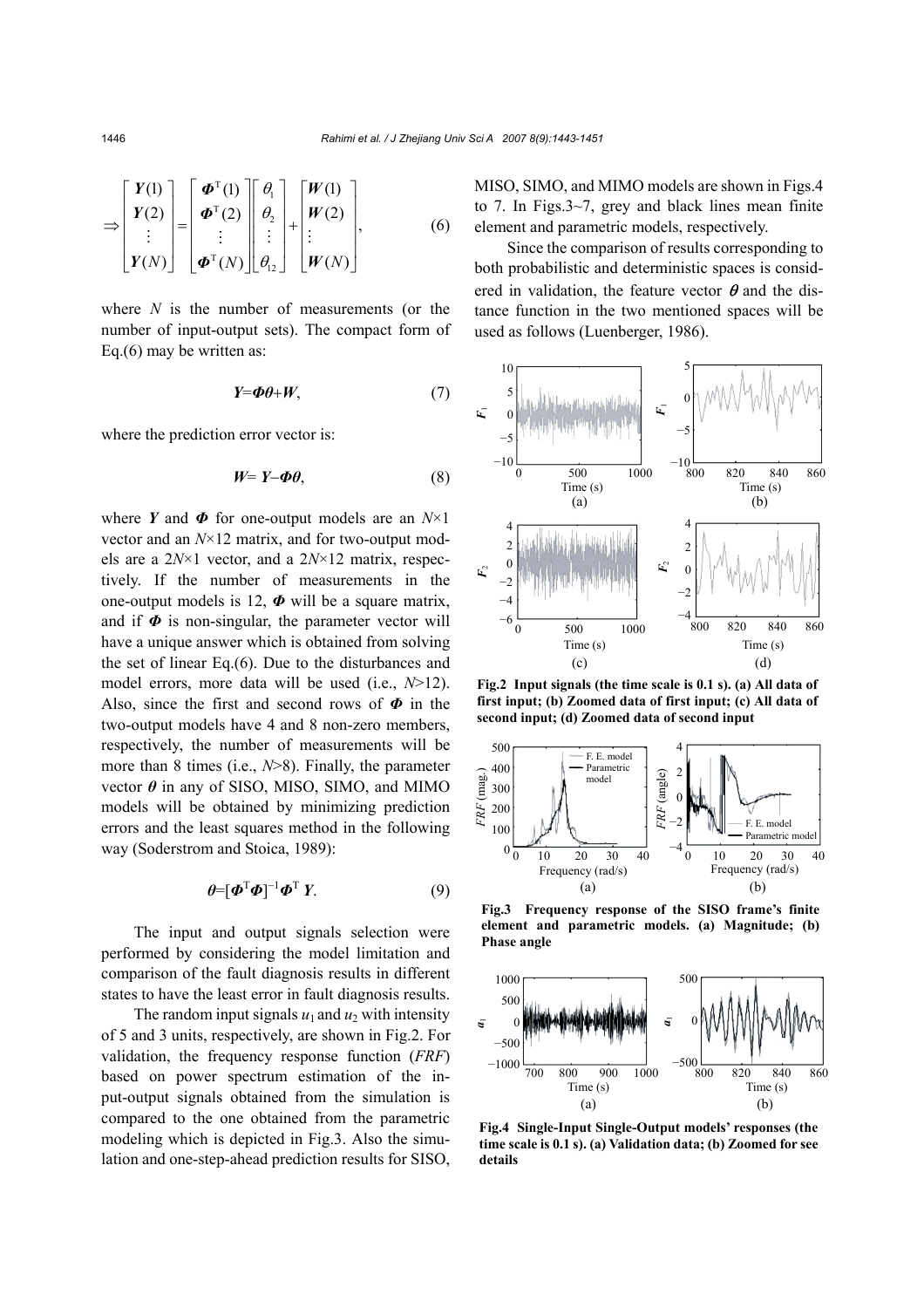

**Fig.5 Two-Input Single-Output models' responses (the time scale is 0.1 s). (a) Validation data; (b) Zoomed for see details**



**Fig.6 Single-Input Two-Output models' responses (the time scale is 0.1 s). (a) Validation data of first output; (b) Zoomed data of first output; (c) Validation data of second output; (d) Zoomed data of second output**



**Fig.7 Two-Input Two-Output models' responses (the time scale is 0.1 s). (a) Validation data of first output; (b) Zoomed data of first output; (c) Validation data of second output; (d) Zoomed data of second output**

In the deterministic space, the members of feature vector  $\theta$  include only the model's parameters, so, the feature vector  $\theta$  and the distance function of two vectors are as follows:

$$
\boldsymbol{\theta} = [\boldsymbol{\mu}_{\boldsymbol{\theta}}]^{T} = [\theta_1 \quad \theta_2 \quad \dots \quad \theta_{12}]^{T}, \quad (10)
$$

$$
D(\boldsymbol{\theta}, \boldsymbol{\theta}^u) = \text{tr}[(\boldsymbol{\mu}_{\theta} - \boldsymbol{\mu}_{\theta}^u)(\boldsymbol{\mu}_{\theta} - \boldsymbol{\mu}_{\theta}^u)^T],
$$
 (11)

while in the probabilistic space, the members of feature vector  $\theta$  include the model's parameters as well as their variances. Therefore, in this space, the feature vector  $\theta$  and distance function of two vectors are:

$$
\theta = [\mu_{\theta} | (\text{diag} P_{\theta})^{\text{T}}]^{\text{T}} = [\theta_1, \cdots, \theta_{12} \quad \sigma_{\theta_1}^2, \cdots, \sigma_{\theta_{12}}^2]^{\text{T}}, (12)
$$
  

$$
D(\theta, \theta^{\mu}) = \text{tr}[(\mu_{\theta} - \mu_{\theta}^{\mu})(\mu_{\theta} - \mu_{\theta}^{\mu})^{\text{T}} + (\sigma_{\theta}^2 - \sigma_{\theta^{\mu}}^2)(\sigma_{\theta}^2 - \sigma_{\theta^{\mu}}^2)^{\text{T}}].
$$
  
(13)

Parameters' variances, which are the diagonal members of the parameters' covariance matrix, are obtained as follows (Ljung, 1999):

$$
\begin{aligned} \boldsymbol{P}_{\theta} &:= \text{cov}(\boldsymbol{\theta}) = \lambda_0 (\boldsymbol{\Phi}^{\mathrm{T}} \boldsymbol{\Phi})^{-1}, \\ \lambda_0 &= \text{mean}[(\boldsymbol{Y} - \boldsymbol{\Phi}\boldsymbol{\theta})^{\mathrm{T}}(\boldsymbol{Y} - \boldsymbol{\Phi}\boldsymbol{\theta})]/(N - 12), \end{aligned} \tag{14}
$$

## **Modeling of probable modes**

Probable faulty modes (no-fault and faulty) are modeled in the form of reduction of stiffness caused by events like crack, cavity and impurity in any of the elements 1, 2, and 3. Considering the presence of inevitable non-homogeneity in the process of production parts, reduction of stiffness is allowed up to 5%, and the no-fault mode is modeled by creating such a state in any of the elements. The locus of feature vectors corresponding to *i*th mode  $(i=1,2,3,4)$  is a hyper-plane. In the deterministic space, the equation of the hyper-plane is:

$$
\theta_1 + \theta_2 \alpha_1^i + \theta_3 \alpha_2^i + \dots + \theta_{12} \alpha_{11}^i + \alpha_0^i = 0, \qquad (15)
$$

where  $\alpha^i_j$  ( $j=0,1,2,...,11$ ) are the hyper-plane's coefficients, that is, the normal vector  $\boldsymbol{n}^i$ , representing the *i*th hyper-plane is:

$$
\mathbf{n}^i = \begin{bmatrix} 1 & \alpha_1^i & \alpha_2^i & \cdots & \alpha_{11}^i \end{bmatrix}^\mathrm{T} . \tag{16}
$$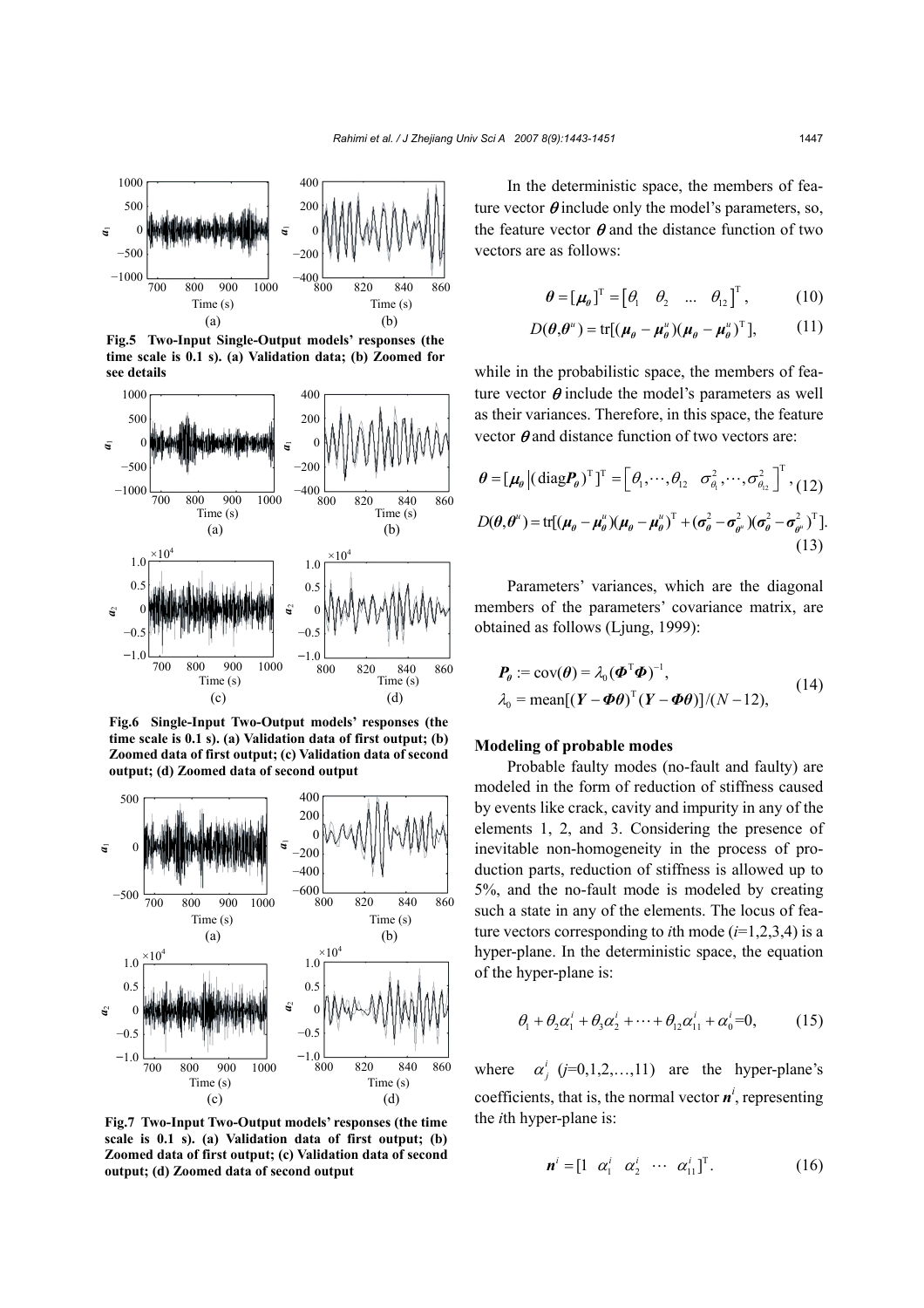The set of equations to obtain the hyper-plane's coefficients will be:

$$
f^{i}(\boldsymbol{\theta}) = (\boldsymbol{n}^{i})^{\mathrm{T}} \boldsymbol{\theta} + \alpha_{0}^{i} = 0.
$$
 (17)

In order to estimate the coefficients of any mode's hyper-plane, that is the *i*th operational mode, the following procedures were carried out: a certain reduction of stiffness (or, elasticity module) was applied to a specific element and considered to be a state (a point on the representing hyper-plane), and the finite element model was run for each one of the 25 states or 49 states, in deterministic or probabilistic spaces, respectively. Since any of the feature vectors obtained from the above-mentioned states corresponding to the *i*th operational mode must satisfy the equation of the *i*th hyper-plane, the following set of equations in the deterministic space were obtained:

$$
\begin{cases}\n\theta_1^{i1} + \theta_2^{i1} \alpha_1^{i} + \theta_3^{i1} \alpha_2^{i} + \dots + \theta_{12}^{i1} \alpha_{11}^{i} + \alpha_0^{i} = 0, \\
\theta_1^{i2} + \theta_2^{i2} \alpha_1^{i} + \theta_3^{i2} \alpha_2^{i} + \dots + \theta_{12}^{i2} \alpha_{11}^{i} + \alpha_0^{i} = 0, \\
\dots, \\
\theta_1^{i25} + \theta_2^{i25} \alpha_1^{i} + \theta_3^{i25} \alpha_2^{i} + \dots + \theta_{12}^{i25} \alpha_{11}^{i} + \alpha_0^{i} = 0.\n\end{cases}
$$
\n(18)

In the probabilistic space, 49 equations were obtained in similar way. To estimate the hyper-plane's coefficients, the above-mentioned set of equations is in the form of linear regression as:

$$
\begin{bmatrix} 1 & \theta_1^{i1} & \theta_3^{i1} & \dots & \theta_{12}^{i1} \\ 1 & \theta_2^{i2} & \theta_3^{i2} & \dots & \theta_{12}^{i2} \\ \vdots & \vdots & \vdots & & \vdots \\ 1 & \theta_2^{i25} & \theta_3^{i25} & \dots & \theta_{12}^{i25} \end{bmatrix} \begin{bmatrix} \alpha_0^i \\ \alpha_1^i \\ \vdots \\ \alpha_{11}^i \end{bmatrix} = - \begin{bmatrix} \theta_1^{i1} \\ \theta_1^{i2} \\ \vdots \\ \theta_1^{i25} \end{bmatrix}, \quad (19)
$$

or in the compact form:

$$
\psi^i \alpha^i = -a_1^i, \qquad (20)
$$

where  $\alpha^i$  and  $\psi^i$  are a 12×1 vector and a 25×12 matrix, respectively. Taking into account the effect of noise and other (random) errors, the number of equations (i.e., the number of states) was selected to be more than two times that of the number of the hyper-plane's coefficients. The hyper-plane's coefficients were estimated by the least squares method as follows

(Myers, 1990):

$$
\boldsymbol{\alpha}^{i} = [(\boldsymbol{\psi}^{i})^{\mathrm{T}} \boldsymbol{\psi}^{i}]^{-1} (\boldsymbol{\psi}^{i})^{\mathrm{T}} (-\boldsymbol{a}_{1}^{i}).
$$
 (21)

#### FAULT DETECTION AND ISOLATION

The distances between the estimated feature vector of an operational mode (as a point on the hyper-space) and each of the hyper-planes are calculated; the operational mode is designated as that mode whose distance is minimal. Reduction of elasticity module (or, stiffness) in any of the elements 1, 2, and 3 to the amount of 1%, 2%, 3%, 4%, 10%, 20%, 30%, 40%, 50%, 60%, 70%, and 80% of the nominal value, was considered as operational (unknown) modes. FDI was performed in 37 operational states (13 of them were corresponding to the no-fault mode and the remaining 24 were associated with the faulty modes). These operational modes were not used in forming the hyper-planes. For FDI, the distance between feature vector of the unknown operational mode  $\theta^u$ , and each of the hyper-planes represented by the normal vector  $n^i$ , should be calculated. The distance calculation is based upon minimizing the distance between vector  $\theta^{\mu}$  and each of the hyper-planes (Luenberger, 1986). Since the distance function is always non-negative and monotonic, in order to increase the computational efficiency, the quadratic form of the distance function was minimized. To convert the constrained minimization to an unconstrained optimization, the Lagrange Multipliers approach was adopted (Strang, 1986). The Lagrangian is obtained as follows:

$$
L = d^{2}(\boldsymbol{\theta}^{u}, \boldsymbol{\theta}) + \gamma f^{i}(\boldsymbol{\theta})
$$
  
=  $(\boldsymbol{\theta}^{u} - \boldsymbol{\theta})(\boldsymbol{\theta}^{u} - \boldsymbol{\theta})^{T} + \gamma(\boldsymbol{n}^{i}\boldsymbol{\theta} + \alpha_{0}^{i}),$  (22)

where  $\gamma$  and  $d(\theta^u, \theta)$  are the Lagrange multiplier and the distance between vector  $\boldsymbol{\theta}^u$  and vectors  $\boldsymbol{\theta}$ , respectively. The optimizing of *L* is equivalent to minimizing the distance function subject to  $f^{i}(\theta) = 0$ . Differentiation of *L* with respect to  $\theta$  and  $\gamma$  leads to a set of 1+12 linear equations of the form:

$$
\begin{bmatrix} I & n^i \\ (n^i)^T & 0 \end{bmatrix} \begin{bmatrix} \theta \\ \gamma \end{bmatrix} = \begin{bmatrix} \theta^u \\ -\alpha_0^i \end{bmatrix},
$$
 (23)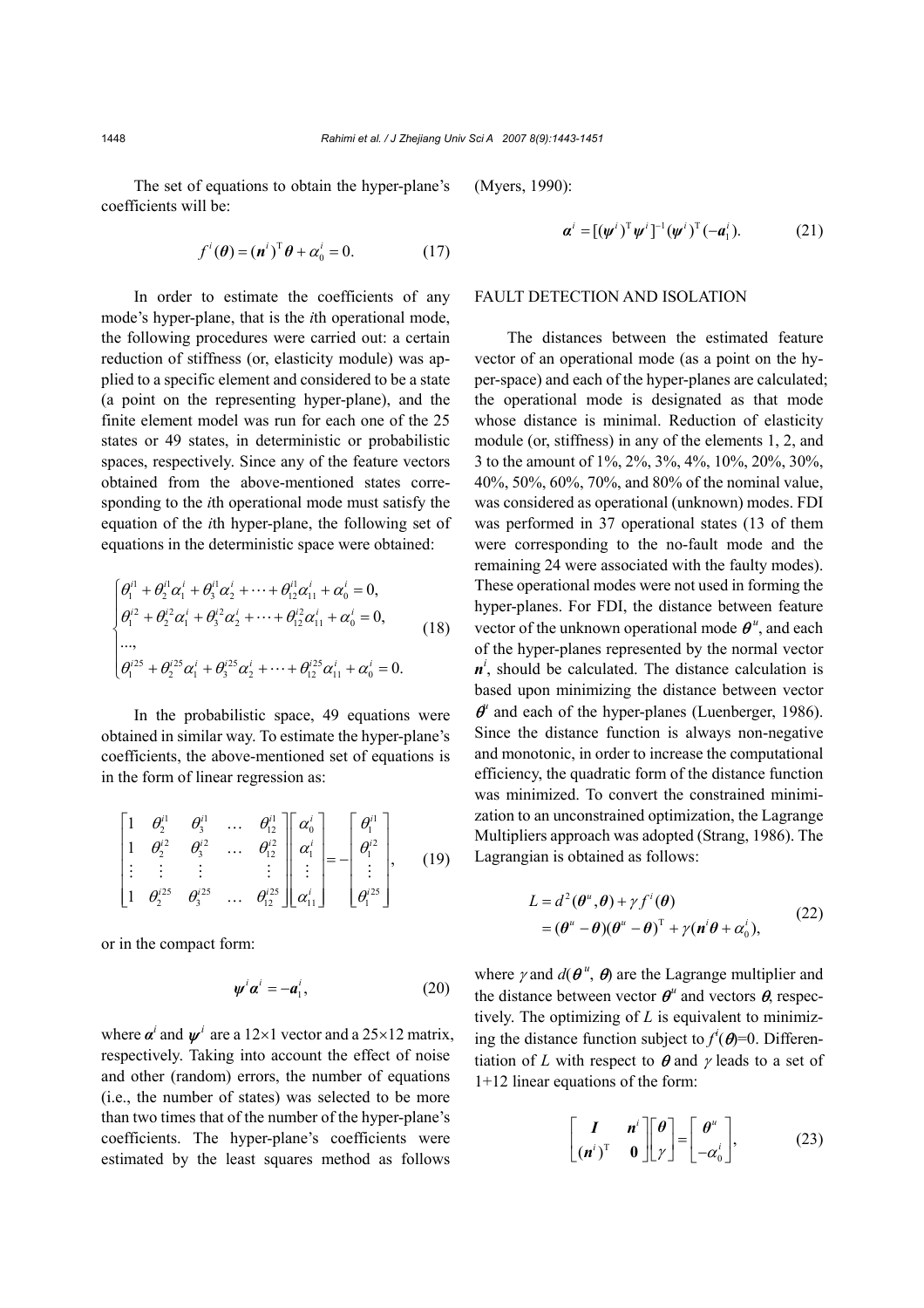where  $I$  is a  $12 \times 12$  identity matrix. Solving Eq.(23) results in the distance between vector  $\boldsymbol{\theta}^u$  and  $f^i(\boldsymbol{\theta})=0$ yielding:

$$
d(\boldsymbol{\theta}^u, f^i(\boldsymbol{\theta})) = \min d(\boldsymbol{\theta}^u, \boldsymbol{\theta}) = \boldsymbol{n}^i [(\boldsymbol{n}^i)^T \boldsymbol{n}^i]^{-1} [(\boldsymbol{n}^i)^T \boldsymbol{\theta}^u + \alpha_0^i],
$$
  

$$
\boldsymbol{\theta} \in f^i(\boldsymbol{\theta}).
$$
 (24)

By repeating the above-mentioned procedure for each one of the hyper-planes (operational modes), the distances between the vector  $\theta^u$  and the hyper-planes are obtained. Finally these calculated distances are compared with each other and the unknown operational mode is classified as the mode with which the calculated distance is the minimum. That is:

$$
d(\theta^u, f^i(\theta)) < d(\theta^u, f^j(\theta)), \ \forall i \neq j; \ i, j = 1, 2, 3, 4,
$$

$$
\theta^u \in f^i(\theta). \tag{25}
$$

## RESULTS AND DISCUSSION

As mentioned earlier, in geometric approach, fault diagnosis is done through parametric system identification handling signals with random nature. Therefore, the results of fault diagnosis are obtained probabilistically, so, to evaluate and compare the FDI results of different models, the mean value and the variance of the number of classification errors in any of the models were used, via Mont-Carlo simulation. To this end, fault diagnosis scheme was performed 50 times for each of the models, then the mean and variance of classification errors in any of the models was obtained. The obtained results in the probabilistic and deterministic spaces by 49 and 25 states are presented in Table 1.

As can be observed from Table 1, using the probabilistic space has the highest performance among different types of the spaces; these results are shown in Fig.8.

The above results show that increasing the number of inputs improves the FDI performance; as classification error in MIMO model is less than SIMO one, and in MISO model is less than SISO one. The reason is the outputs' further enrichment, which is caused by further activation of the system dynamics caused by increasing the number of inputs. This concept is also true in the cases where two inputs are applied to the system, but one of them is used in computations. Also fault diagnosis scheme in two-output models performs better compared to single-output ones; as classification error in MIMO model is less than MISO one, and in SIMO model is less than SISO one. The reason is to acquire further information on the system dynamics through increasing the number of outputs. While the parametric system identification in two-output models can be done by using less measurement (*N*>8) than that in single-output models (*N*>12).

However, it should be mentioned that the effect of inputs number on FDI performance is more marked compared to the outputs one, as classification error in MISO model is less than that in SIMO model. The reason is that the increase in the number of inputs excites the system dynamics more effective, while by increasing the number of outputs, the obtained data from the system dynamics increase.



\* MISO model in which one of the inputs has been used in the computations

**Fig.8 Classification errors in different models**

| Table 1 Classification errors (misclassifications) in 37 operational modes |  |  |  |  |  |  |
|----------------------------------------------------------------------------|--|--|--|--|--|--|
|----------------------------------------------------------------------------|--|--|--|--|--|--|

|                   | Probabilistic with 49 states |                                 | Deterministic with 49 states |                                 | Deterministic with 25 states |                                 |
|-------------------|------------------------------|---------------------------------|------------------------------|---------------------------------|------------------------------|---------------------------------|
|                   | Mean value<br>(and percent)  | Variance value<br>(and percent) | Mean value<br>(and percent)  | Variance value<br>(and percent) | Mean value<br>(and percent)  | Variance value<br>(and percent) |
| <b>MIMO</b>       | $2.15(5.81\%)$               | $2.25(6.08\%)$                  | $2.75(7.43\%)$               | $3.00(8.11\%)$                  | $3.15(8.51\%)$               | $3.26(8.81\%)$                  |
| <b>MISO</b>       | $2.78(7.51\%)$               | $2.71(7.32\%)$                  | 11.00(29.73%)                | $3.76(10.16\%)$                 | 11.32 (30.60%)               | $4.26(11.51\%)$                 |
| <b>SIMO</b>       | 2.88(7.78%)                  | $3.46(9.35\%)$                  | $6.34(17.14\%)$              | $9.62(26.00\%)$                 | $6.70(18.11\%)$              | 10.79(29.16%)                   |
| SISO <sup>®</sup> | $3.00(8.11\%)$               | $2.90(7.84\%)$                  | $9.40(25.41\%)$              | 6.57(17.76%)                    | 10.06(27.19%)                | 5.89 (15.92%)                   |
| <b>SISO</b>       | $3.14(8.49\%)$               | 3.43(9.27%)                     | $9.44(25.51\%)$              | 5.93 $(16.03\%)$                | 10.54 (28.49%)               | $6.09(16.46\%)$                 |

\* MISO model in which one of the inputs has been used in the computations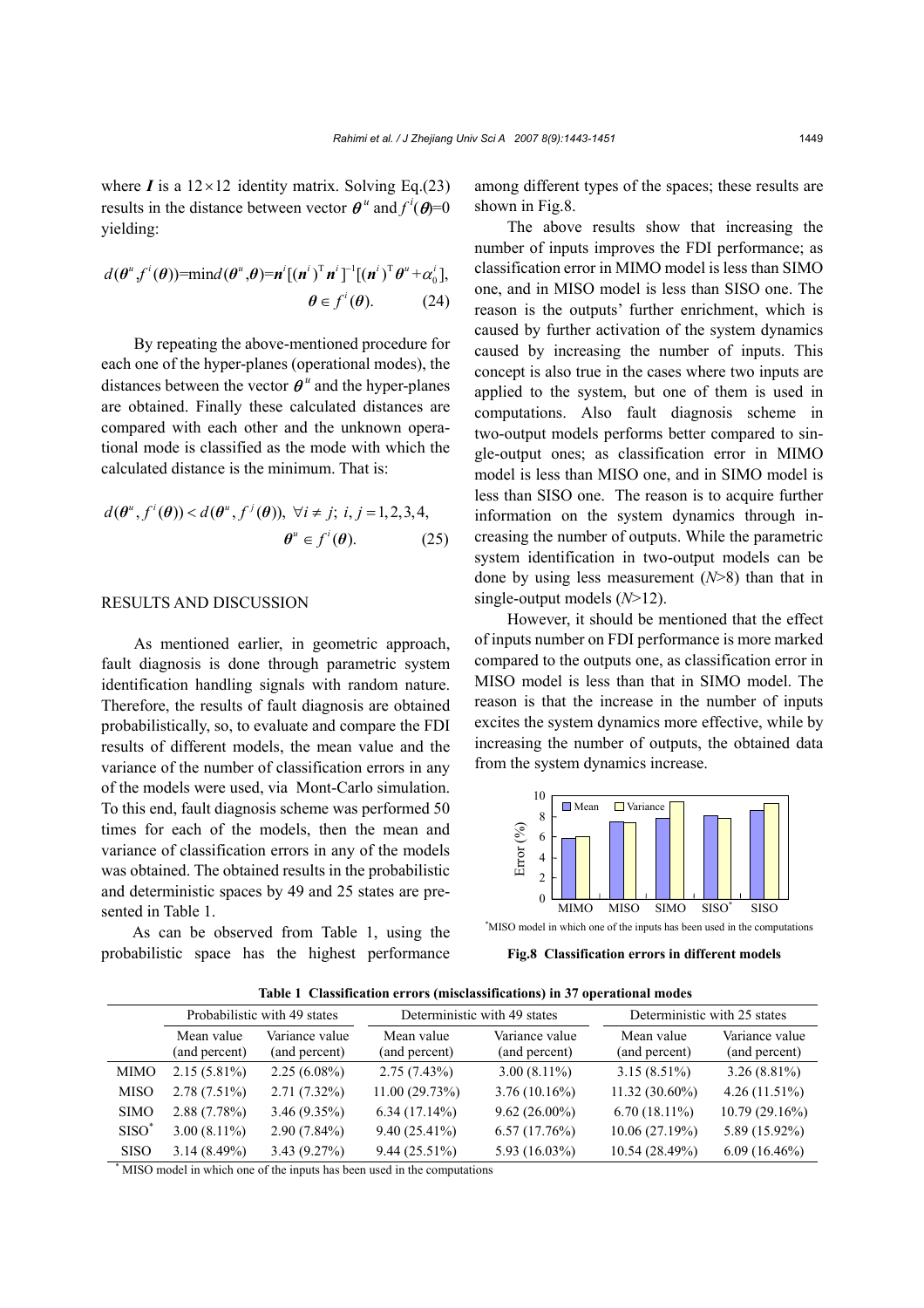By using probabilistic space in calculation of distances and utilizing variances of the estimated parameters in addition to the parameters themselves, the FDI performance is noticeably improved in comparison to the deterministic one. Since the number of used parameters in the probabilistic distance function was almost twice that of the deterministic one, it may be thought that increasing the number parameters is the main cause of performance improvement. In order to investigate this, fault diagnosis based on deterministic space was performed by increasing the modeling mode numbers to 49 states and the FDI results were compared to that of probabilistic ones which are shown in Fig.9. As it is concluded from the figure, increasing the number of parameters from 25 to 49 in deterministic space improved the FDI performance slightly; the performance in probabilistic space is still much better than that of deterministic space.



\* MISO model in which one of the inputs has been used in the computations

**Fig.9 Fault diagnosis errors in the probabilistic and deterministic spaces**

### **CONCLUSION**

In order to study the performance of geometric approach to FDI, fault diagnosis scheme was applied to the SISO, MISO, SIMO and MIMO models of the frame.

The results demonstrated that the increase in the number of inputs causes the decrease in classification errors, as the superior performances were associated with the models having two inputs (even applying only one of the inputs in the computations).

The increase in the number of the outputs, although less marked, also caused reduction in FDI errors, as FDI in the two-output models had less classification errors compared to the single-output models. In summary, the rank of the performance of the models was: MIMO, MISO, SIMO and SISO, respectively.

Finally, the performance of FDI in the probabilistic space was better than that in the deterministic space. While, the FDI accuracy of the MIMO model was the most in the deterministic space.

#### **References**

- Bachschmid, N., Pennacchi, T., Venia, A., 2002. Identification of multiple faults in rotor systems. *Journal of Sound and Vibration*, **254**(2):327-366. [doi:10.1006/jsvi.2001.4116]
- Basseville, M.A., Benveniste, A., Moustakides, G.V., Rougee, A., 1986. Detection and diagnosis of abrupt changes in modal characteristics of nonstationary digital signals. *IEEE Transaction on Information Theory*, **32**(3):412-417. [doi:10.1109/TIT.1986.1057180]
- Boukhris, A., Giuliani, S., Mourot, G., 2001. Rainfall-runoff multi-modelling for sensor fault diagnosis. *Control Engineering Practice*, **9**(6):659-671. [doi:10.1016/S0967- 0661(01)00022-3]
- Broan, R.B., 1974. A Nonlinear Voter-estimator for Redundant Systems. Proceedings of IEEE Conf. on Decision and Control, Phoenix, AZ, p.743-748.
- De Persis, C., Isidori, A., 2001. A geometric approach to nonlinear fault detection and isolation. *IEEE Transactions on Automatic Control*, **46**(6):853-865. [doi:10.1109/9. 928586]
- Frisk, E., Aslund, J., 2005. Lowering orders of derivatives in non-linear residual generation using realization theory. *Automatica*, **41**(10):1799-1807. [doi:10.1016/j.automatica. 2005.04.022]
- Gersch, W., Brotherton, T., Braun, S., 1983. Nearest neighbor time series analysis classification of faults in rotating machinery. *ASME Journal of Vibration, Acoustics, Stress, and Reliability in Design*, **105**:178-184.
- Gilmore, J., McKern, R., 1970. A Redundant Strap-down Inertial Systems Mechanization. AIAA Guidance, Control, and Flight Mechanics Conf., Santa Barbara, CA, p.17-19.
- Hamelin, F., Defranoux, C., Rambeaux, F., 1999. A Geometric Approach for Fault Detection and Isolation in Dynamic Uncertain Systems. Proceeding of 38th IEEE Conf. Decision and Control, Phoenix, Arizona, USA, **3**:3122-3127.
- Isermann, R., 1993. Fault diagnosis of machines via parameter estimation and knowledge processing. *Automatica*, **29**(4):815-835. [doi:10.1016/0005-1098(93)90088-B]
- Kashyap, R.L., Rao, A.R., 1976. Dynamic Stochastic Models from Empirical Data. Academic Press.
- Ljung, L., 1999. System Identification Theory for the User (2nd Ed.). Prentice Hall.
- Luenberger, D., 1986. Optimization by Vector Space Method. Wiley.
- Myers, R.H., 1990. Classical and Modern Regression with Applications (2nd Ed.). Advanced Series in Statistics and Decision Science. Duxbury Press.